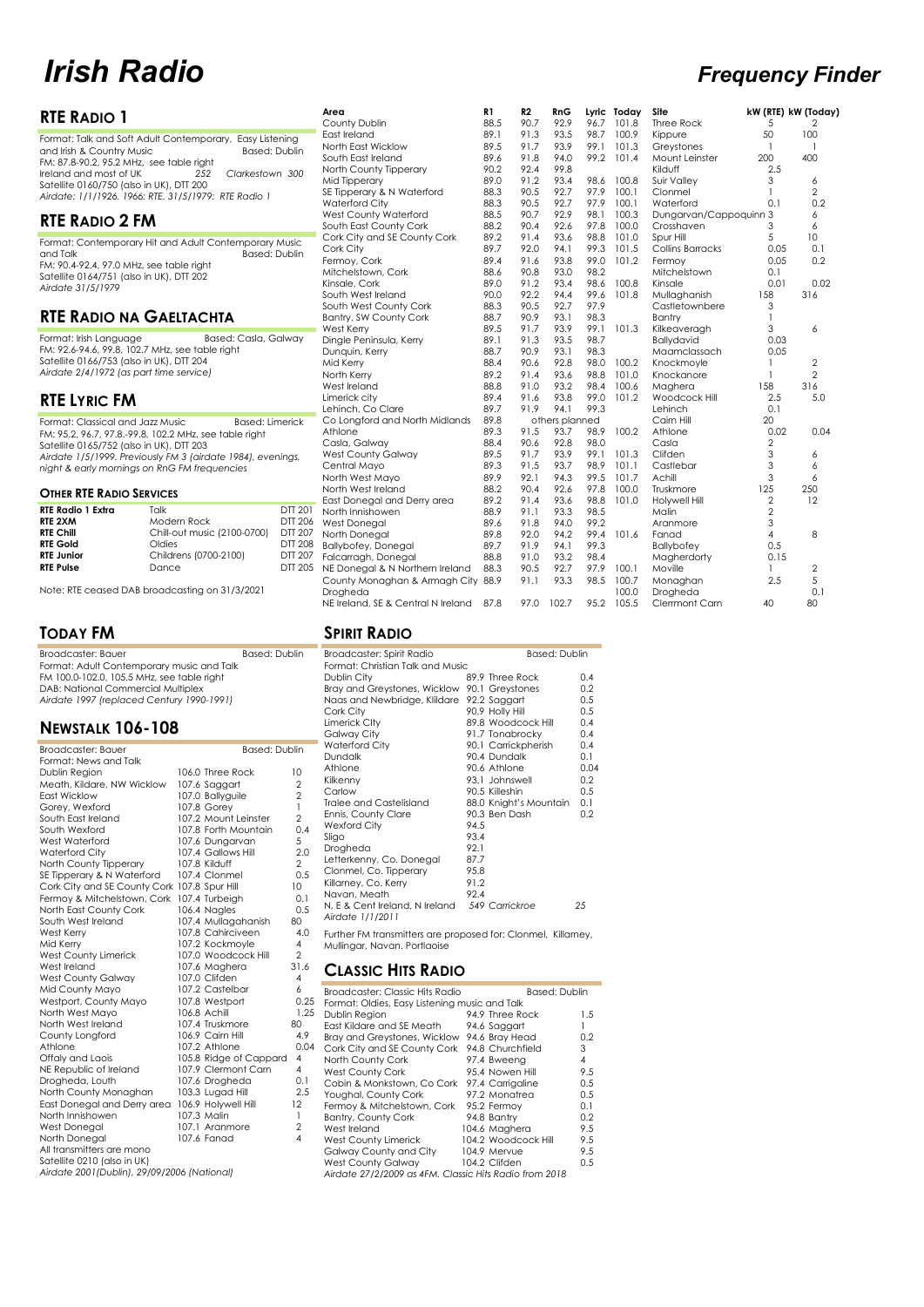



| <b>BEAT 102-103</b> |  |
|---------------------|--|
|                     |  |

| Contemporary                  | WI R |                      | 360,000    |
|-------------------------------|------|----------------------|------------|
| N Wexford, S Carlow, Kilkenny |      | 102.0 Mount Leinster | 12.6       |
| West County Waterford         |      | 102.2 Dungarvan      | 6.0        |
| South Tipperary               |      | 102.4 Clonmel        | 10.0       |
| Gorey, County Wexford         |      | 102.6 Gorev          | $\Omega$ 1 |
| <b>East County Waterford</b>  |      | 102.8 Carrickpherish | 10.0       |
| South Wexford                 |      | 103.1 Forth Mountain | 0.5        |
| Carrick-on-Suir & SW Kilkenny |      | 103.1 Suir Vallev    | 02         |
| 2003                          |      |                      |            |

## $CLARE FM$

| Adult, Oldies, Talk                           |                    | 90 000 |
|-----------------------------------------------|--------------------|--------|
| Lahinch and Ennistimon, Clare 95.2 Ennistimon |                    | 0.5    |
| Kilrush, County Clare                         | 95.5 Kilrush       | 2.0    |
| South East County Clare                       | 95.9 Woodcock Hill | 2.0    |
| County Clare                                  | 96.4 Maghera       | 10.0   |
| Killaloe, East County Clare                   | 96.6 Killaloe      | 0.4    |
| 1990/1                                        |                    |        |

| CORK'S 96 FM |  |
|--------------|--|
|              |  |

| Adult, Contemporary, Talk                                  | Wireless           | 390 000 |
|------------------------------------------------------------|--------------------|---------|
| North East County Cork                                     | 95.6 NE Cork Relay | 0.8     |
| West County Cork                                           | 95.8 Nowen Hill    | 10.0    |
| Fermoy County Cork                                         | 95.8 Fermoy        | 0.05    |
| Cobin & Monkstown, Co Cork                                 | 96.0 Carrigaline   | 0.2     |
| North County Cork                                          | 96.1 Mount Hillery | 2.0     |
| Clonakilty, SW County Cork                                 | 96.2 Clonakilty    | 0.1     |
| Macroom, West Cork                                         | 96.2 Macroom       | 0.03    |
| Cork City and SE Co Cork                                   | 96.4 Holyhill      | 10.0    |
| Bantry, SW County Cork                                     | 96.4 Bantry        | 0.2     |
| Youghal, County Cork                                       | 96.8 Youghal       | 0.2     |
| Kinsale, County Cork                                       | 96.8 Kinsale       | 0.2     |
| 1990/1 as Radio South, 1995 County Sound, 1996 96 FM, 2000 |                    |         |
|                                                            |                    |         |

**18**

**24**

**23**

**31**

*1990/1 as Radio South, 1995 County Sound, 1996 96 FM, 2000 extended from Cork city to county wide*

|    | 9b              |
|----|-----------------|
| 9α |                 |
|    | $\overline{27}$ |
| 28 |                 |
|    |                 |

| C <sub>103</sub>                                                        |                     | IR4     |
|-------------------------------------------------------------------------|---------------------|---------|
| Adult, Oldies, Irish & Country, Talk                                    | Wireless            | 390 000 |
| Cork City                                                               | 102.6 Holyhill      | 10.0    |
| Bantry, SW County Cork                                                  | 102.7 Bantry        | 0.2     |
| North East County Cork                                                  | 102.9 NE Cork Relay | 0.8     |
| Youghal, County Cork                                                    | 103.0 Youghal       | 0.2     |
| Kinsale, County Cork                                                    | 103.0 Kinsale       | 0.2     |
| West County Cork (opt-out)                                              | 103.3 Nowen Hill    | 10.0    |
| Fermov County Cork                                                      | 103.3 Fermov        | 0.05    |
| Cobin & Monkstown, Co Cork 103.5 Carrigaline                            |                     | 0.2     |
| North County Cork                                                       | 103.7 Mount Hillerv | 5.0     |
| Macroom, West Cork                                                      | 103.7 Macroom       | 0.015   |
| Clonakilty, SW County Cork                                              | 103.9 Clonakilty    | 0.1     |
| 1990/1 as Cork's County Sound. Cork city added 2000. C103<br>from 2008. |                     |         |

| <b>EAST COAST RADIO</b>          |                                | IR6    |
|----------------------------------|--------------------------------|--------|
| Adult, Talk                      |                                | 95 000 |
| South East County Wicklow        | 94.9 Avoca                     | 9.5    |
| North & East. County Wicklow     | 96.2 Bray Head                 | 10.0   |
| North West County Wicklow        | 99.9 Saggart                   | 4.8    |
| <b>East County Wicklow</b>       | 102.9 Ballyguile               | 15.8   |
| West Wicklow                     | 102.9 Baltinalass              | 19     |
| Arklow, County Wicklow<br>1990/1 | 104.4 Barranisky E. Arklow 0.4 |        |

| <b>GALWAY BAY FM</b>                                                                                                                                                                                                                            |       |                                                                                                                                                                       | IR7                                                              |
|-------------------------------------------------------------------------------------------------------------------------------------------------------------------------------------------------------------------------------------------------|-------|-----------------------------------------------------------------------------------------------------------------------------------------------------------------------|------------------------------------------------------------------|
| Adult, Talk<br>Galway City<br>West County Galway<br>County Galway<br>Gort, County Galway<br>East County Galway<br>Connemara, County Galway<br>1990/1                                                                                            |       | 95.8 Tonabrocky<br>95.8 Clifden<br>96.8 Knokroe<br>97.2 Gort<br>97.4 Redmount Hill<br>97.4 Seanafaistin                                                               | 160 000<br>0.5<br>0.5<br>10.0<br>0.05<br>2.0<br>1.0              |
| <b>HIGHLAND RADIO</b>                                                                                                                                                                                                                           |       |                                                                                                                                                                       | $IR8$ $\blacksquare$                                             |
| Adult, Irish & Country, Talk<br>Ballybofey, County Donegal<br>West County Donegal<br>Castlefin and Lifford<br>Gortahotk, NE Donegal<br>East County Donegal & Derry<br>North Inishowen<br>Fast Inishowen<br>Ardara & Glenties, Donegal<br>1990/1 | Bauer | 94.7 Ballybofey<br>95.2 Arranmore Island<br>102.1 Feirn Hill<br>102.6 Crockananeeve<br>103.3 Scalp Mountain<br>104.5 Back Mountain<br>104.7 Moville<br>104.7 Mulmosog | 80 000<br>0.1<br>2.0<br>1.25<br>0.2<br>10.0<br>2.0<br>0.4<br>0.2 |